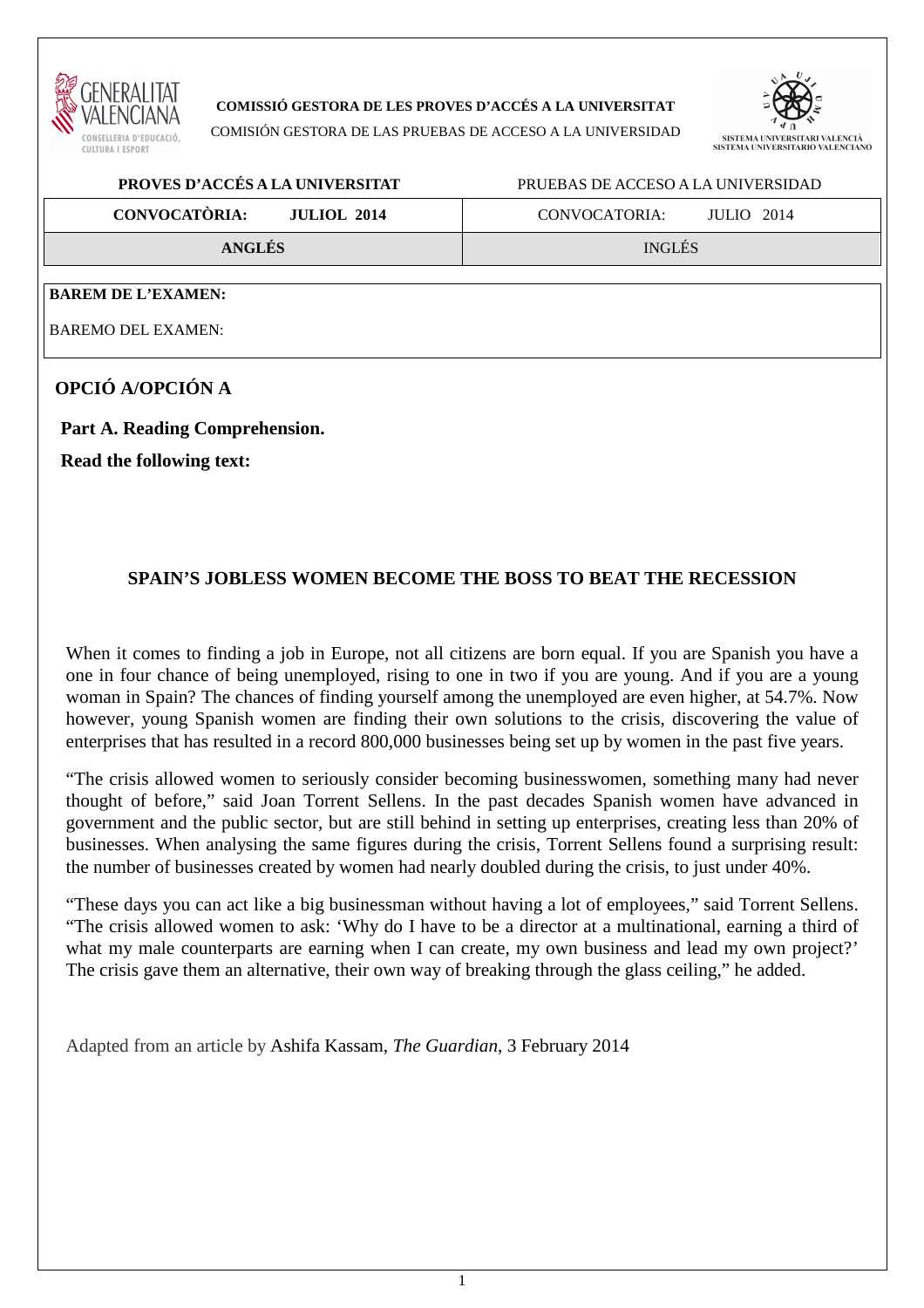# **I. Answer the following questions using your own words but taking into account the information in the text. (2 points: 1 point each)**

- a. Why are young Spanish women now starting so many new businesses?
- b. What are the benefits of owning a business if you are a woman?

**II. Are the following statements true (T) or false (F)? Identify the part of the text that supports your answer by copying the exact passage on the answer sheet. (1.5 points: 0.5 each)** 

- a. The rate of unemployment for all women in Spain is higher than 50%.
- b. Spanish women have advanced in certain sectors during the past decades.
- c. Women can only be successful in business if they have a lot of employees.

## **III. Find a synonym for each of the four definitions below from these six options. (1 point: 0.25 each)**

| chance     | rising | resulted in | set up | surprising | <i>alternative</i> |
|------------|--------|-------------|--------|------------|--------------------|
| a. created |        |             |        |            |                    |

- b. option
- c. led to
- d. possibility

# **IV. Choose a, b, or c, in each question below. Only one choice is correct. (1.5 points: 0.5 each)**

1. Setting up a business is the strategy that Spanish women have used...

- a) to earn a higher salary than men.
- b) to solve the crisis in Spain.
- c) to avoid unemployment.

2. In the past decades, Spanish women...

- a) have not made serious advances in creating private businesses.
- b) have created a lot of jobs for men at the government and public sector.
- c) have made advances in 20% of enterprises in the public sector.

3. If women create their own businesses they can...

a) become managers at multinationals.

b) lead their own business initiatives.

c) get a lot of employees in their enterprises.

# **Part B. Write a 130 to 150-word composition. (4 points)**

What are the advantages and disadvantages of starting your own business?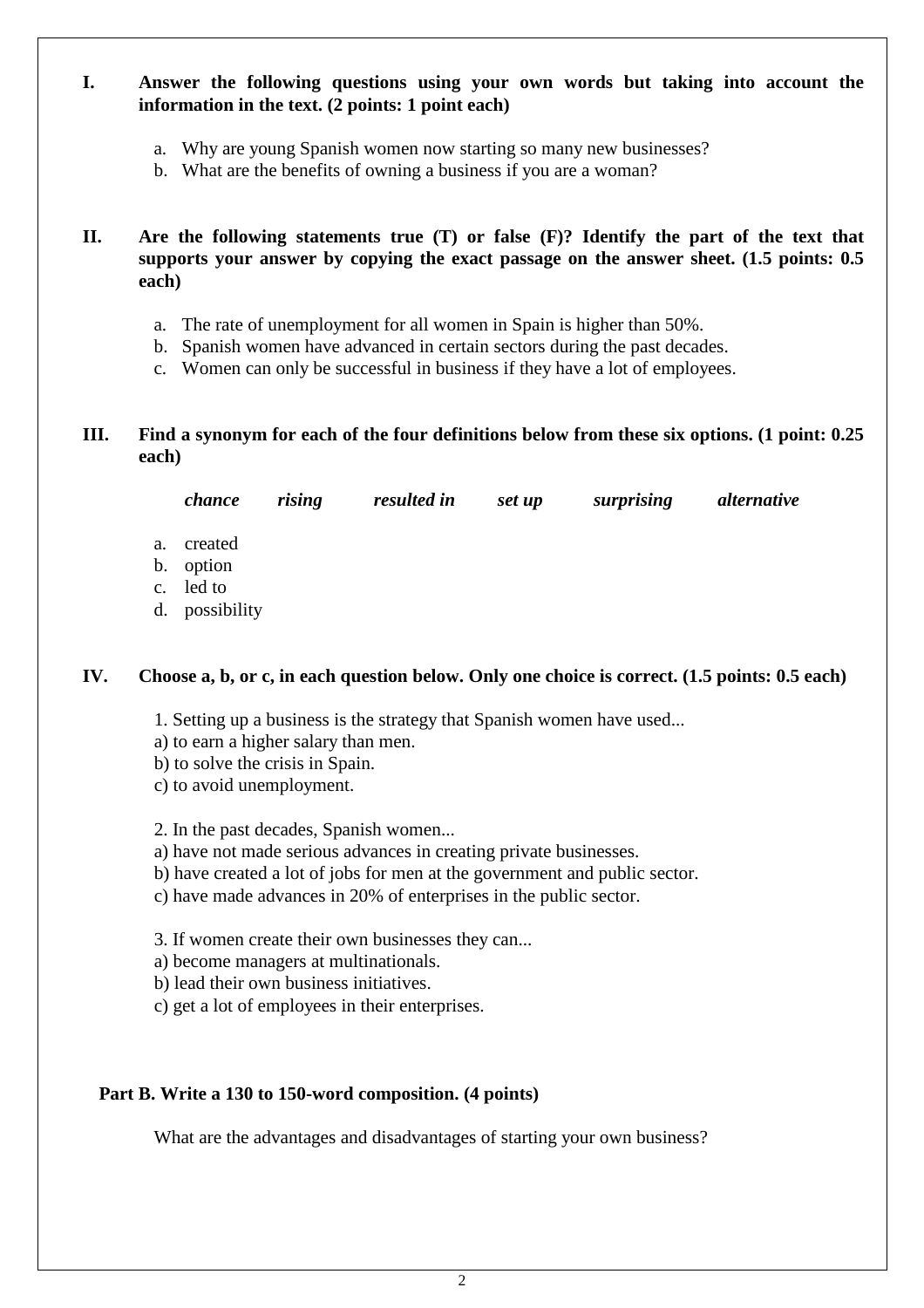

#### **COMISSIÓ GESTORA DE LES PROVES D'ACCÉS A LA UNIVERSITAT**

COMISIÓN GESTORA DE LAS PRUEBAS DE ACCESO A LA UNIVERSIDAD



# **PROVES D'ACCÉS A LA UNIVERSITAT** PRUEBAS DE ACCESO A LA UNIVERSIDAD

| <b>CONVOCATÒRIA:</b> | $JULIO$ 2014  |  |  |
|----------------------|---------------|--|--|
| <b>JULIOL 2014</b>   | CONVOCATORIA: |  |  |
| <b>ANGLÉS</b>        | <b>INGLÉS</b> |  |  |

## **BAREM DE L'EXAMEN:**

BAREMO DEL EXAMEN:

# **OPCIÓ B/OPCIÓN B**

## **Part A. Reading Comprehension.**

### **Read the following text:**

# **TURNING EDUCATION UPSIDE DOWN**

Three years ago, Clintondale High School became a "flipped school," one where students watch teachers' lectures at home and do what we'd otherwise call "homework" in class. Teachers record video lessons, which students watch on their smartphones, home computers or at lunch in the school's tech lab. In class, they do projects, exercises or lab experiments while the teacher circulates.

Now flipped classrooms are popping up all over. Havana High School (Illinois) is flipping, too, after the school superintendent visited Clintondale. The principal of Clintondale says that some 200 school officials have visited them.

It's well known by now that online education is booming. You can study any subject free in a massive open online course. Courses are being offered by universities like Harvard and by the teenager next door making videos in his garage. But while online courses can make high-quality education available to anyone with an Internet connection, they also have the potential to displace humans, with all that implies for teachers and students.

Like everything innovative, online education is highly controversial. But the flipped classroom is a strategy that nearly everyone agrees on. "It's the only thing I write about as having broad positive agreement," said Justin Reich, from Harvard University.

Flipping is still in the early stages, with much experimentation about how to do it right. Flipping's track record in schools, while impressive, is anecdotal and short. But many people are holding it up as a potential model of how to use technology to humanize the classroom.

Adapted from an article by T. Rosenberg, *The New York Times,* October 2013